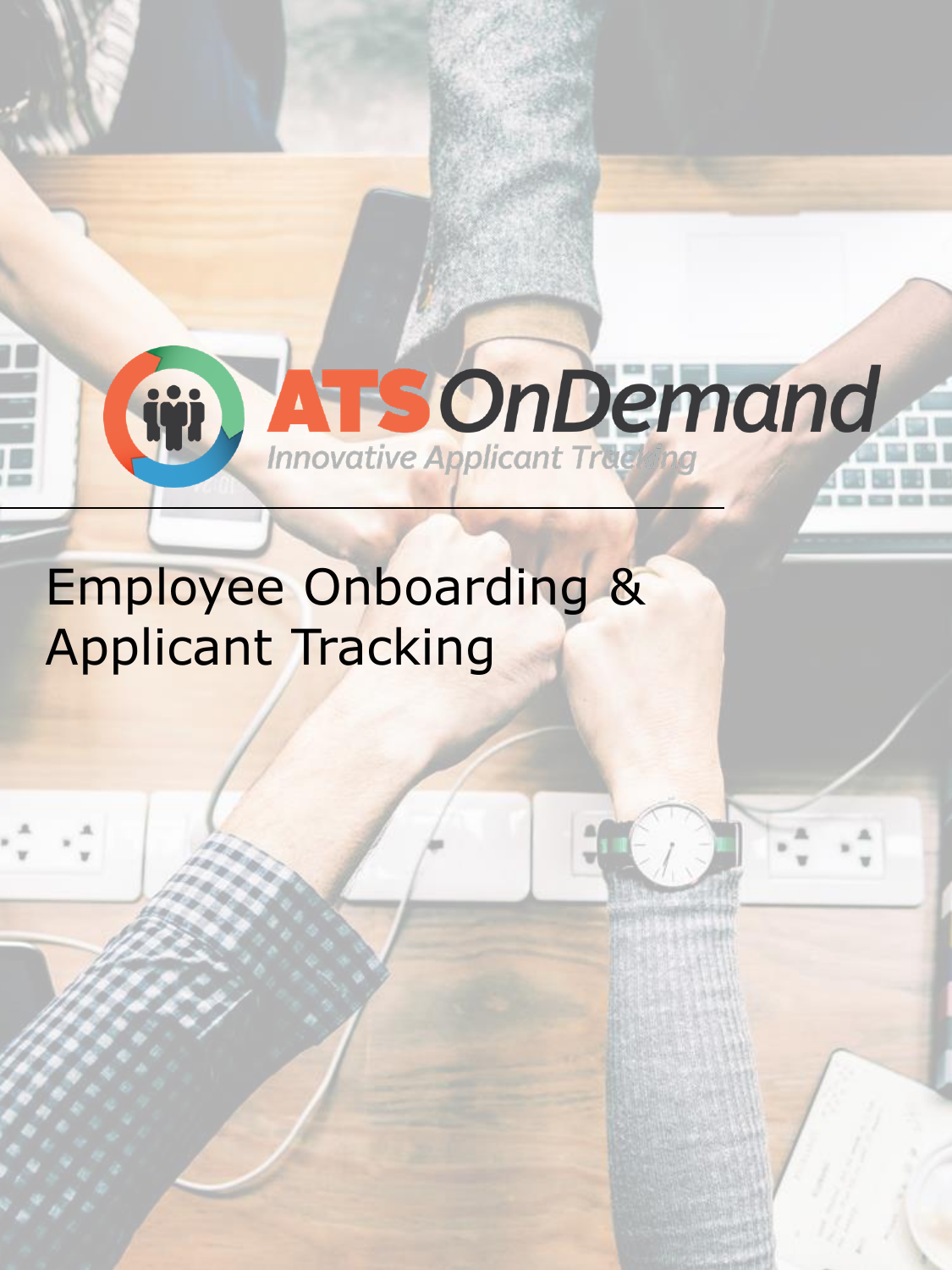# Prepare New Hires For Success!

Welcome new team members with a secure, personalized, & mobile-optimized onboarding portal.

| <b>Employees</b>                                      | <b>Documents</b>                                  | <b>Tasks</b>                  | Links                                                      | Surveys           | <b>Teams</b>           |                                                      | Settings         |                                |
|-------------------------------------------------------|---------------------------------------------------|-------------------------------|------------------------------------------------------------|-------------------|------------------------|------------------------------------------------------|------------------|--------------------------------|
| $\mathbb Q$ Pre Hire                                  |                                                   | $\Omega$ <sub>+</sub> Onboard |                                                            |                   | $\mathbb{R}$ Employees |                                                      |                  |                                |
| Pre Hire                                              |                                                   |                               |                                                            |                   |                        |                                                      |                  |                                |
| Enter your search term(s)<br><b>Ex: Name or Email</b> |                                                   |                               |                                                            |                   |                        |                                                      | Q Search         |                                |
|                                                       |                                                   |                               |                                                            |                   |                        |                                                      |                  |                                |
|                                                       |                                                   |                               |                                                            |                   |                        |                                                      |                  |                                |
|                                                       | $\mathcal{Q}$                                     |                               | $\mathbf{Q}$                                               |                   |                        | $\beta$                                              |                  |                                |
|                                                       | <b>Robert Lane</b>                                |                               | <b>Tommy Trio</b>                                          |                   |                        | <b>Trinity Sand</b>                                  |                  |                                |
|                                                       | Digital Marketing Coordinator<br>robert@email.com |                               | Sr. Consultant-Strategic Communications<br>tommy@email.com |                   |                        | <b>Sales Support Specialist</b><br>trinity@email.com |                  |                                |
| <b>Hire Date</b>                                      | <b><i>O</i></b> Active<br><b>Start Date</b>       | <b>Hire Date</b>              | <b><i>O</i></b> Active                                     | <b>Start Date</b> | <b>Hire Date</b>       | <b><i>O</i></b> Active<br>St                         | <b>Carsocome</b> |                                |
| 9/14/16                                               | 9/14/16<br>Not Started                            | 9/14/16                       | <b>Not Started</b>                                         | 9/14/16           | 9/14/16                | <b>Not Started</b>                                   | c                |                                |
|                                                       |                                                   |                               |                                                            |                   |                        |                                                      |                  |                                |
|                                                       |                                                   |                               |                                                            |                   |                        |                                                      |                  |                                |
|                                                       |                                                   |                               |                                                            |                   |                        |                                                      |                  |                                |
|                                                       |                                                   |                               |                                                            |                   |                        |                                                      |                  | tion da you like<br>interface? |
|                                                       |                                                   |                               |                                                            |                   |                        |                                                      |                  | <b>Sold</b> State              |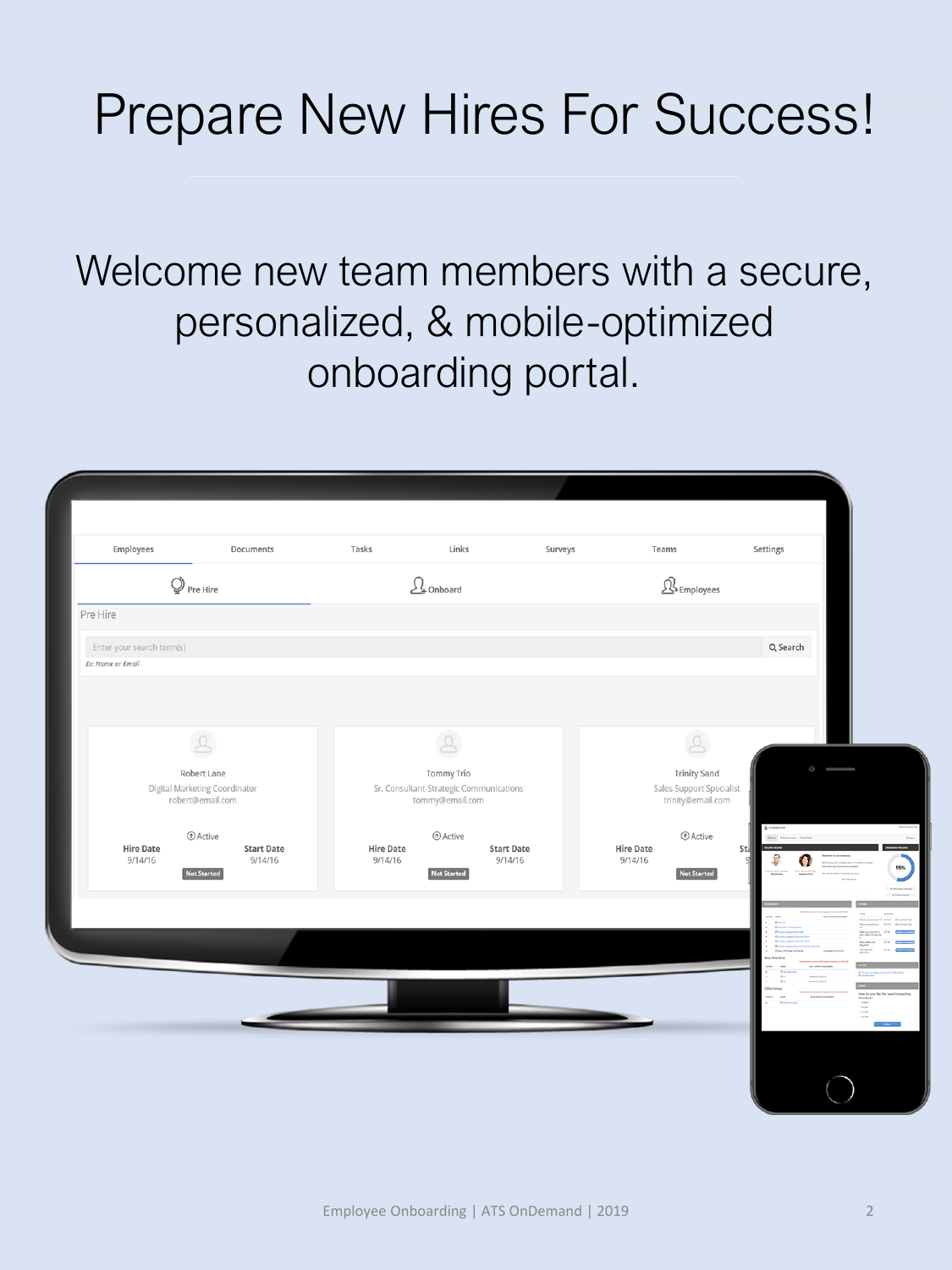# Setup & Capabilities

### Branded onboarding controlled by recruiters and built to streamline the hiring process.



#### Employee Data

Setup new employee data and send a secure onboarding link to their email when ready.

#### New Hire Tasks

Add task assignments for new hires to complete within a specified time. Recruiters can track progress.

#### Team Notifications

Add internal team members & create tasks for them to complete. Send reminders via email.

#### **Documents**

Transform paperwork into electronic documents that can be viewed & signed remotely, using any smart device.

#### Links & Surveys

Add external website links and surveys directly to the onboarding portal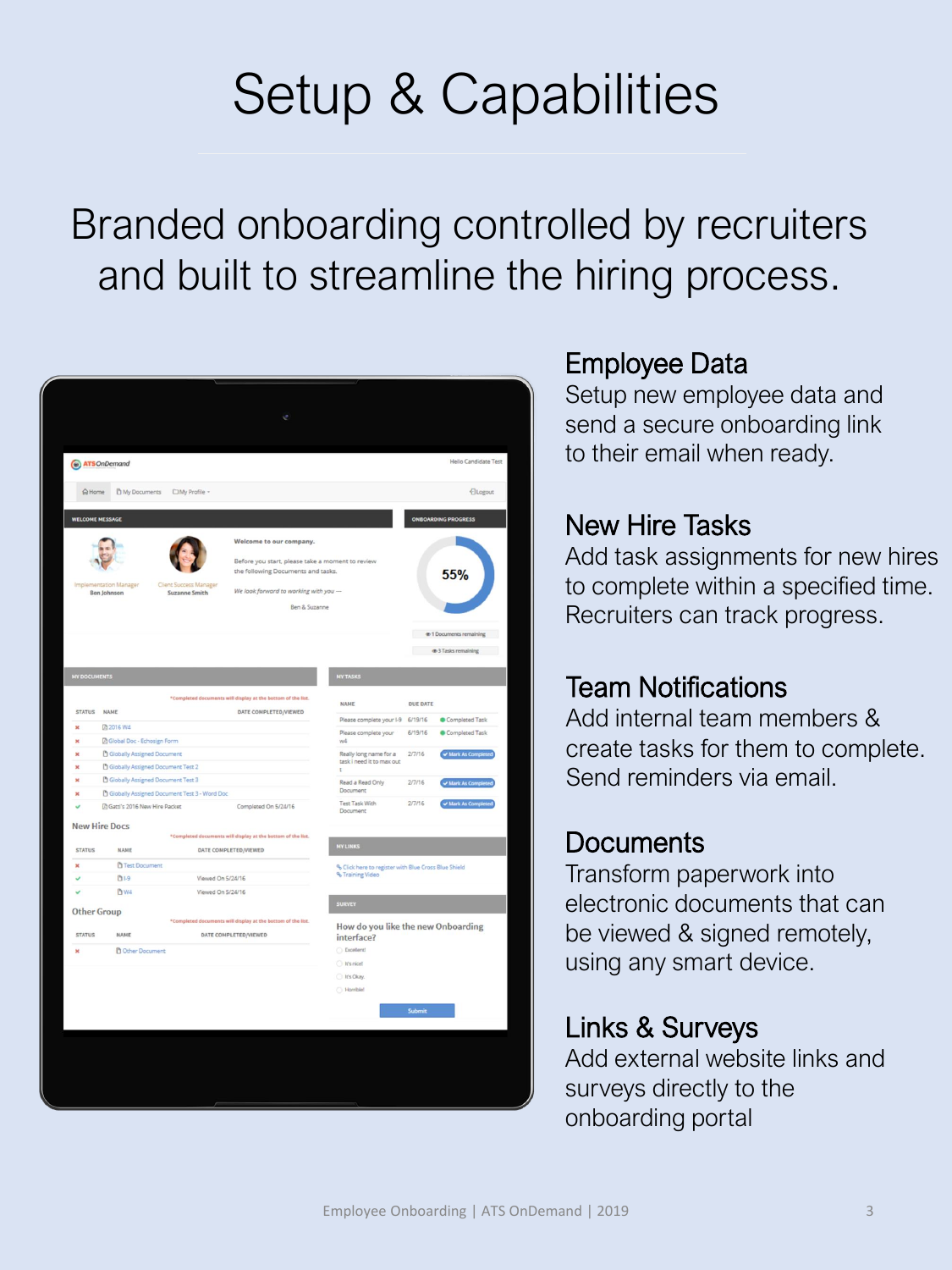# Integration Partners

### Payroll Providers

- ADP • Paylocity • Proliant
- Namely Paycom

### Background Check Providers

- Aurico
- Data Facts
- EBi
- Edge
- InquireHire
- I.D. Verify
- Shield
- Sterling
- VerifiedFirst

Fast and free integration. Not seeing a provider you like? Let us know!

#### [See all partners](https://power.atsondemand.com/partners/)